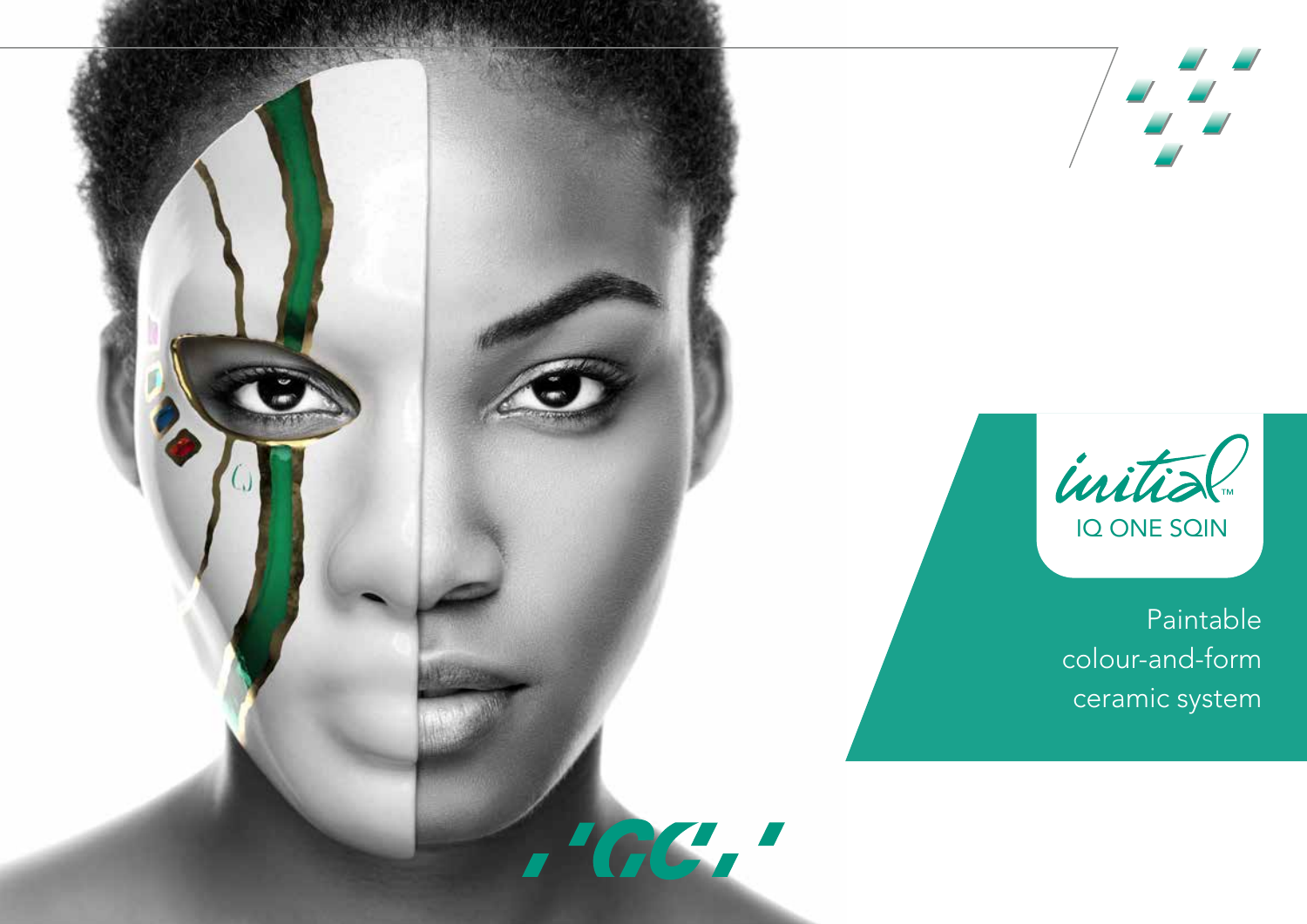# 90% of all teeth are ordered in a key shade ...

For some time now, it has been possible to make posterior restorations from a single material such as lithium disilicate or zirconia, which are sufficiently aesthetic without laborious layering techniques. Monolithic work is increasing.

With GC Initial IQ ONE SQIN - the paintable colour-and-form ceramic system - aesthetically appealing restorations suitable for the anterior region, can be achieved in the same simple way. Based on the GC Initial "IQ philosophy", the system consists of different ceramic materials that are perfectly adapted to be used together assuring an efficient and aesthetically convincing finalization of monolithic and buccally reduced restorations.



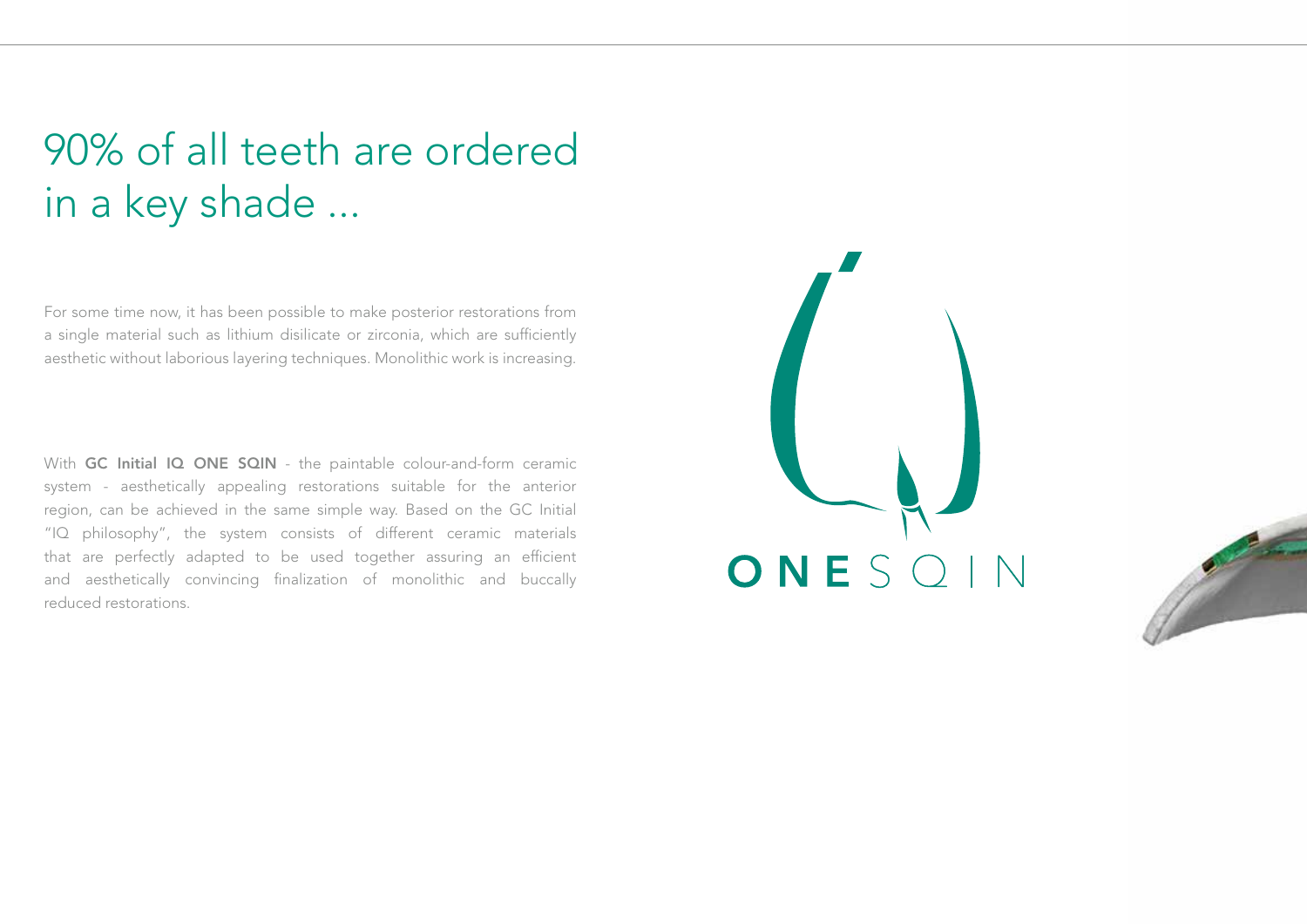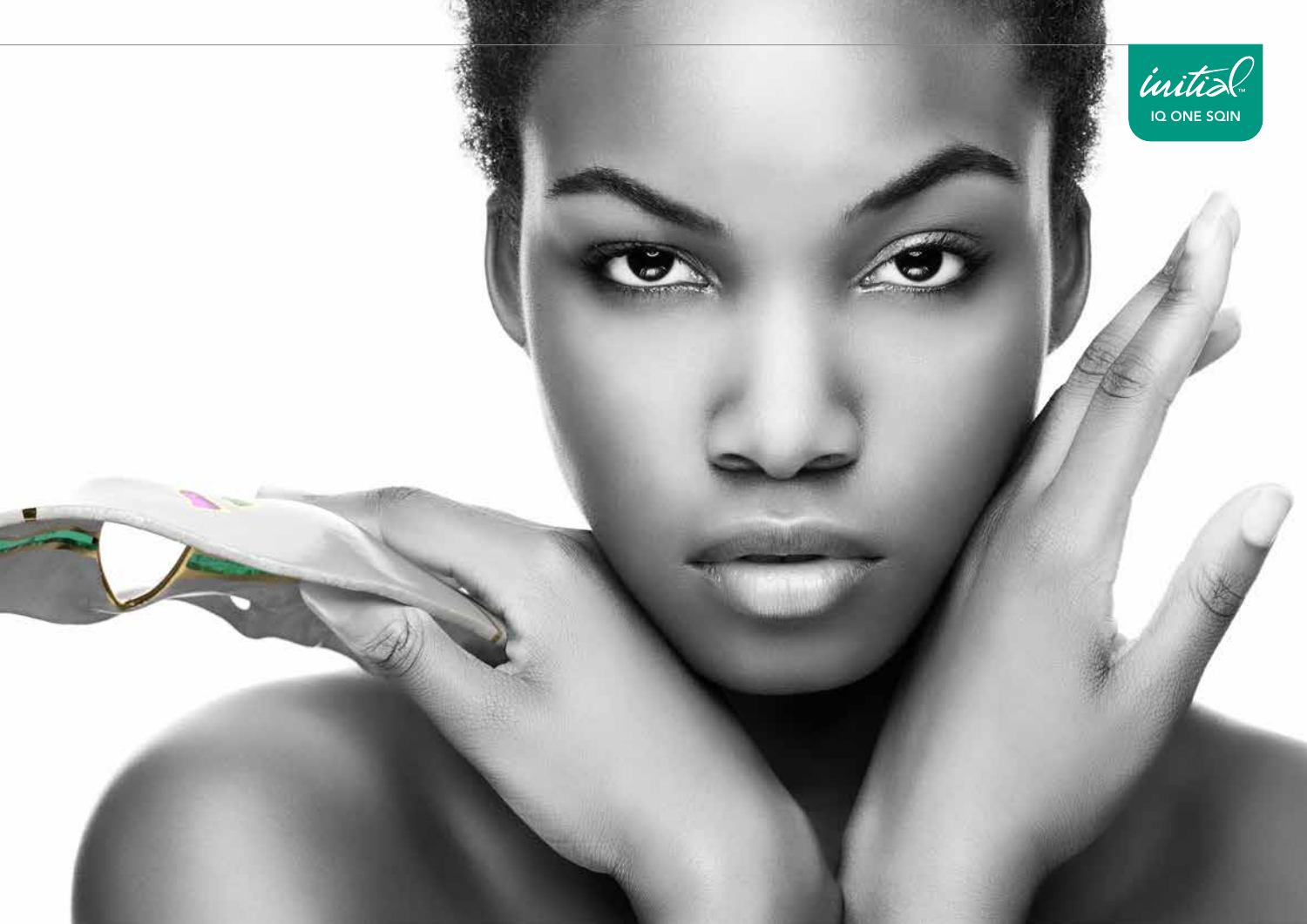### Initial IQ Lustre Pastes ONE

The most versatile paintable ceramic for external staining as well as internal characterization of substructures. When used with SQIN, it also serves as the connection firing.

- $\checkmark$  Ready-to-use consistency
- $\checkmark$  Inherent fluorescence
- ◆ 3D colour deepness

# ONESQIN

Initial Spectrum **Stains** 

Fine powder stains for extra individual effects.

- $\checkmark$  Infinite colour nuances
- $\checkmark$  Can be mixed with Lustre Pastes ONE or SQIN

### Initial IQ **SQIN**

Completes the final contour of your restorations offering vitality, texture and natural gloss.

- $\checkmark$  Easy form and texture
- $\checkmark$  Self-glazing effect
- $\checkmark$  3D surface structure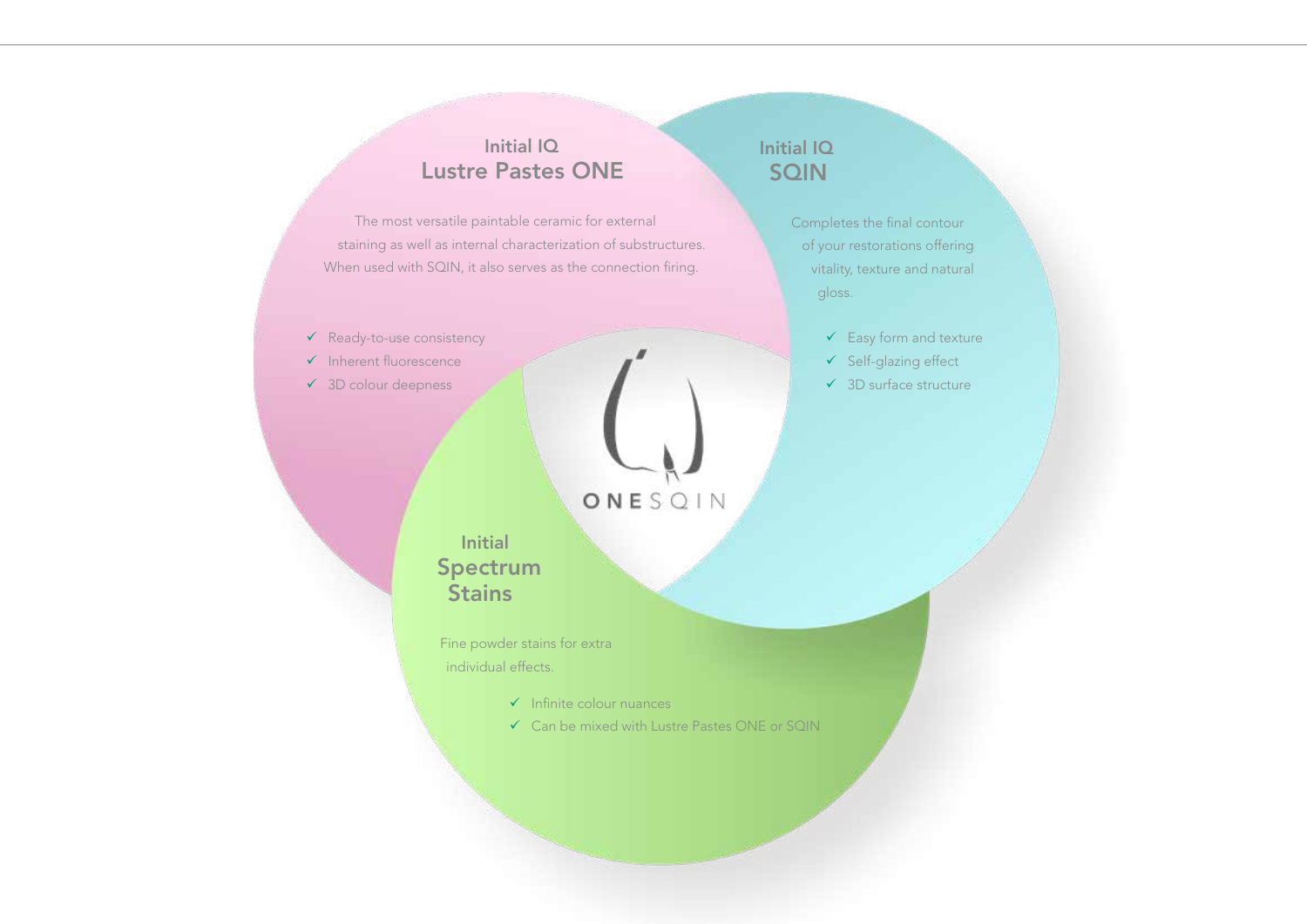

With GC Initial IQ ONE SQIN - the paintable colour-and-form ceramic system - you can quickly and easily achieve high aesthetic results, comparable to conventionally layered restorations but with a significant time gain.

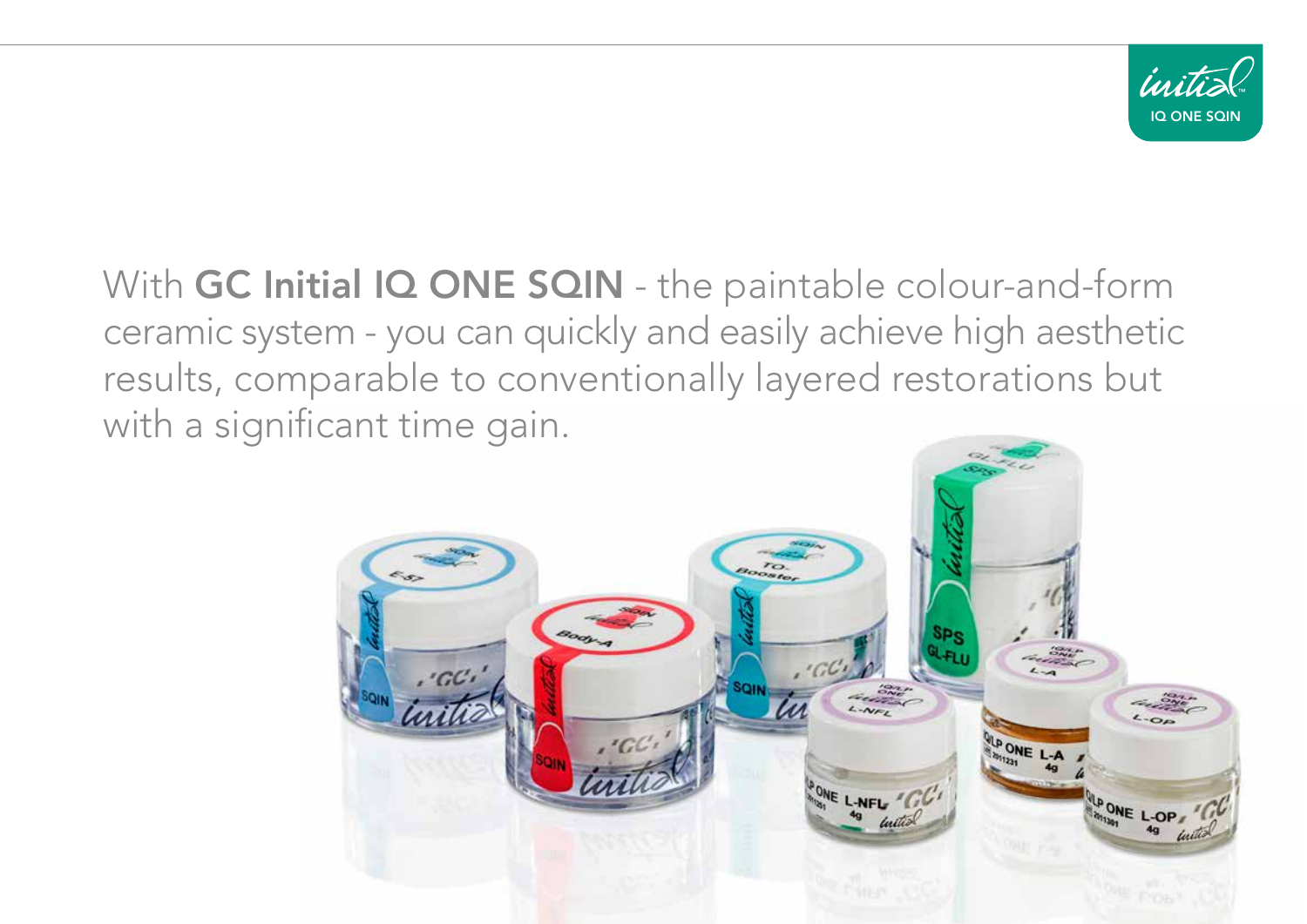### How does it work? You choose ...

### Micro-layering technique (micro-buccally reduced monolithics)

GC Initial IQ Lustre Pastes ONE are used as a colour and individualization layer assuring a perfect connection firing before application of the SQIN powders. In the micro-layering technique, SQIN is easily applied in a layer thickness of 0.1 – 0.6 mm over the painted and fired Lustre Pastes ONE surface. Thanks to the refined mixture of feldspar-based glasses, a lifelike 3D-effect is created, resulting in colour deepness and lifelike translucency. Mixed with the Form and Texture liquid, the SQIN powders become a highly compact and dense ceramic slurry. Their unique application and modelling properties will facilitate individual surface texturing with self-glazing properties after ceramic firing.

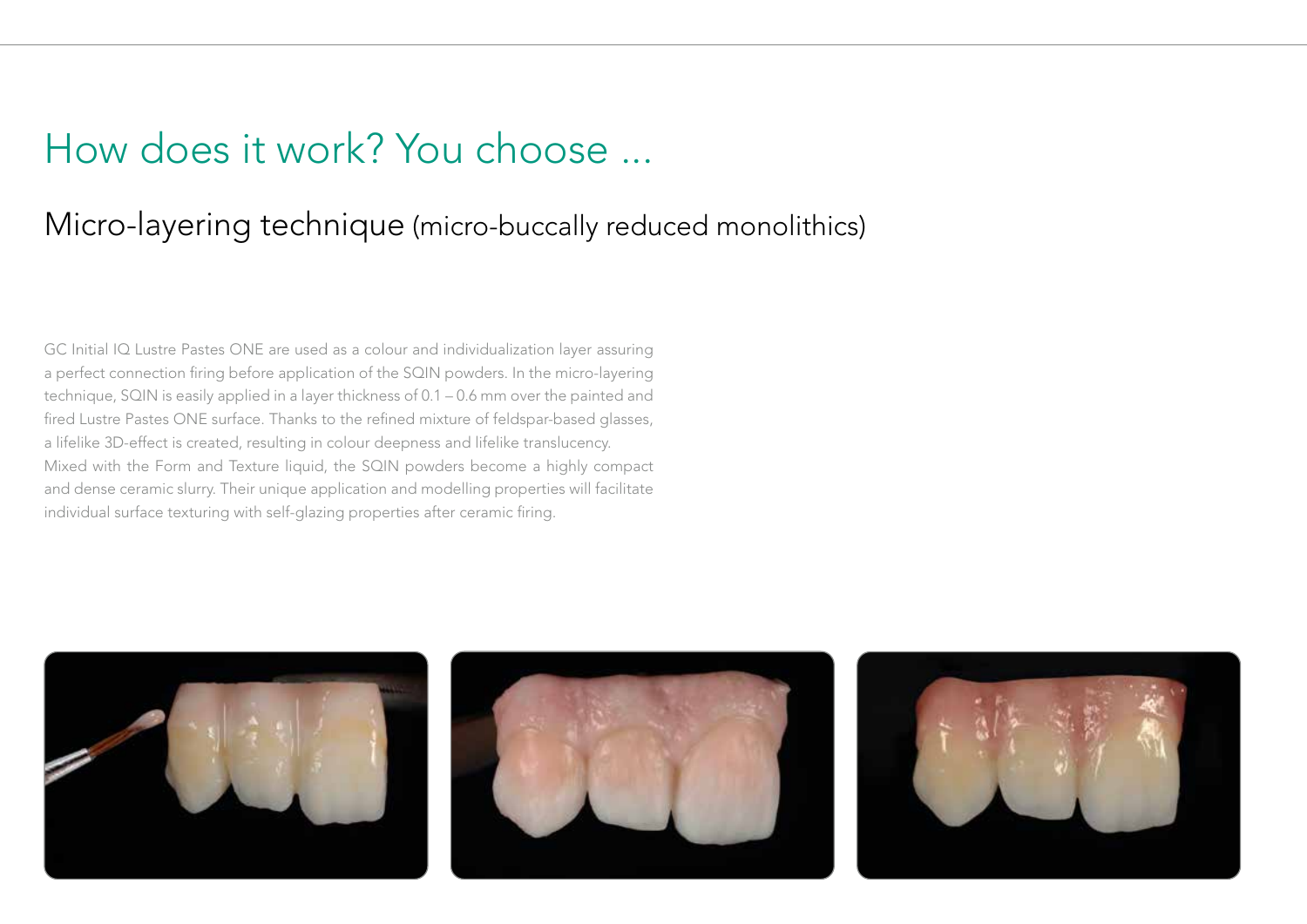

## ... what you paint is what you get!

### Painting technique (monolithics)

Available in a ready-to-use consistency, the GC Initial IQ Lustre Pastes ONE feldspar-based 3D paint-on ceramic adds colour deepness and lifelike translucency with a very natural glaze to your monolithic restorations.

The pastes can be applied in a thicker layer guaranteeing unsurpassed vitality and a very natural glaze. With their inherent fluorescence, they are fine-tuned to boost the fluorescence of your monolithic restorations, especially when using the Lustre Pastes ONE Neutral FLUO (L-NFL).







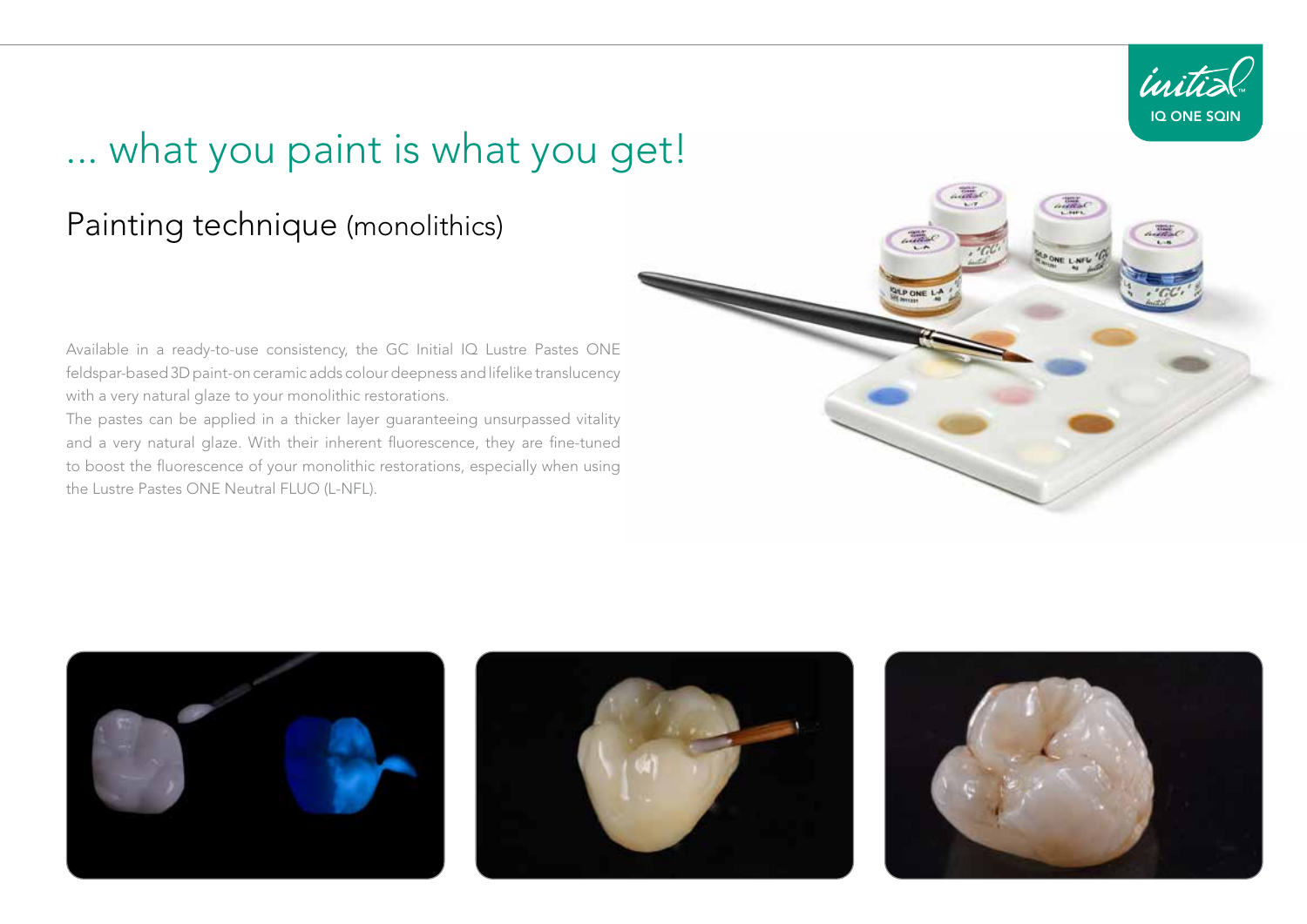# Aesthetic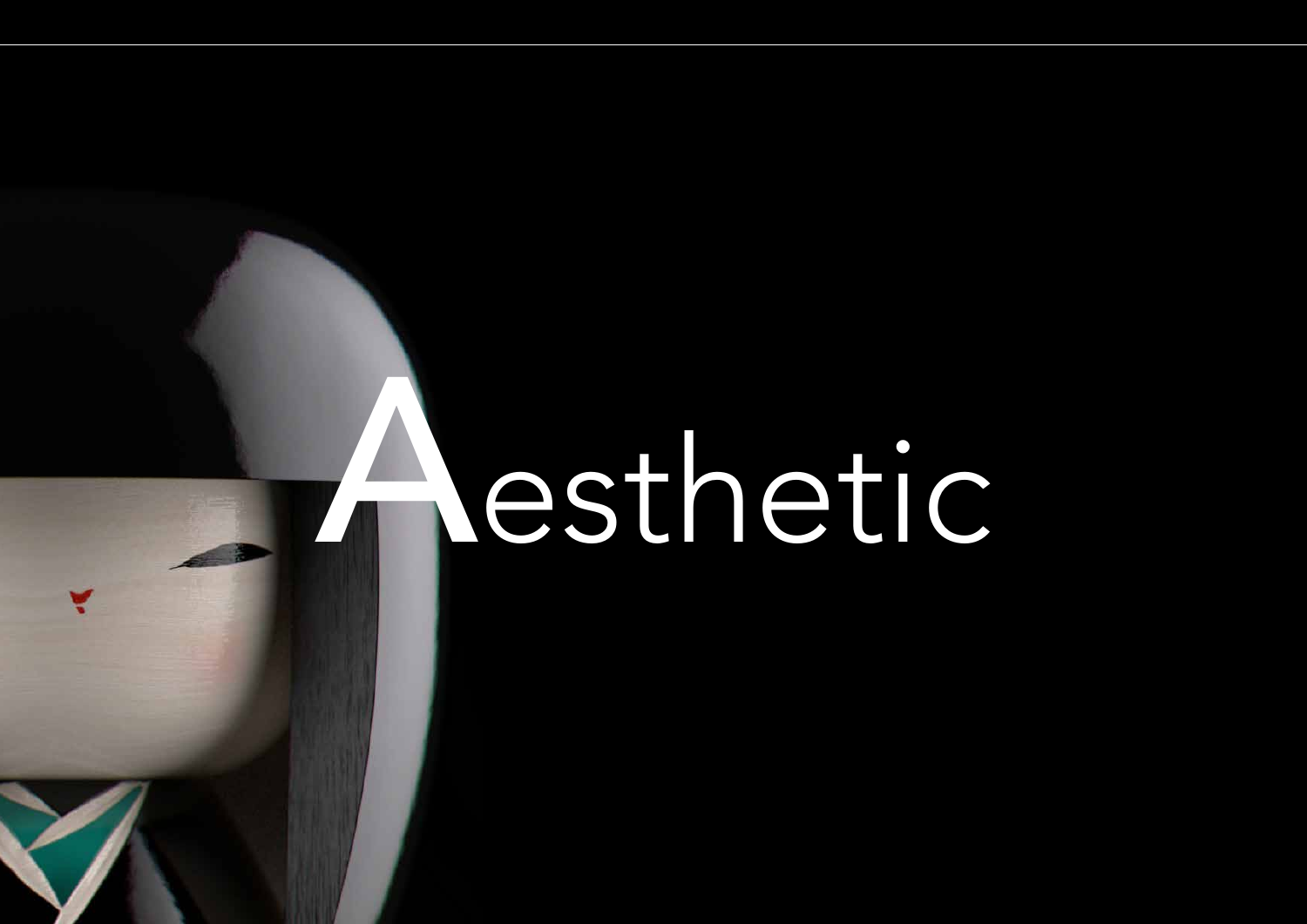



Natural fluorescence



Maximal aesthetics within a micro-layer

# Beauty within



Red and white aesthetics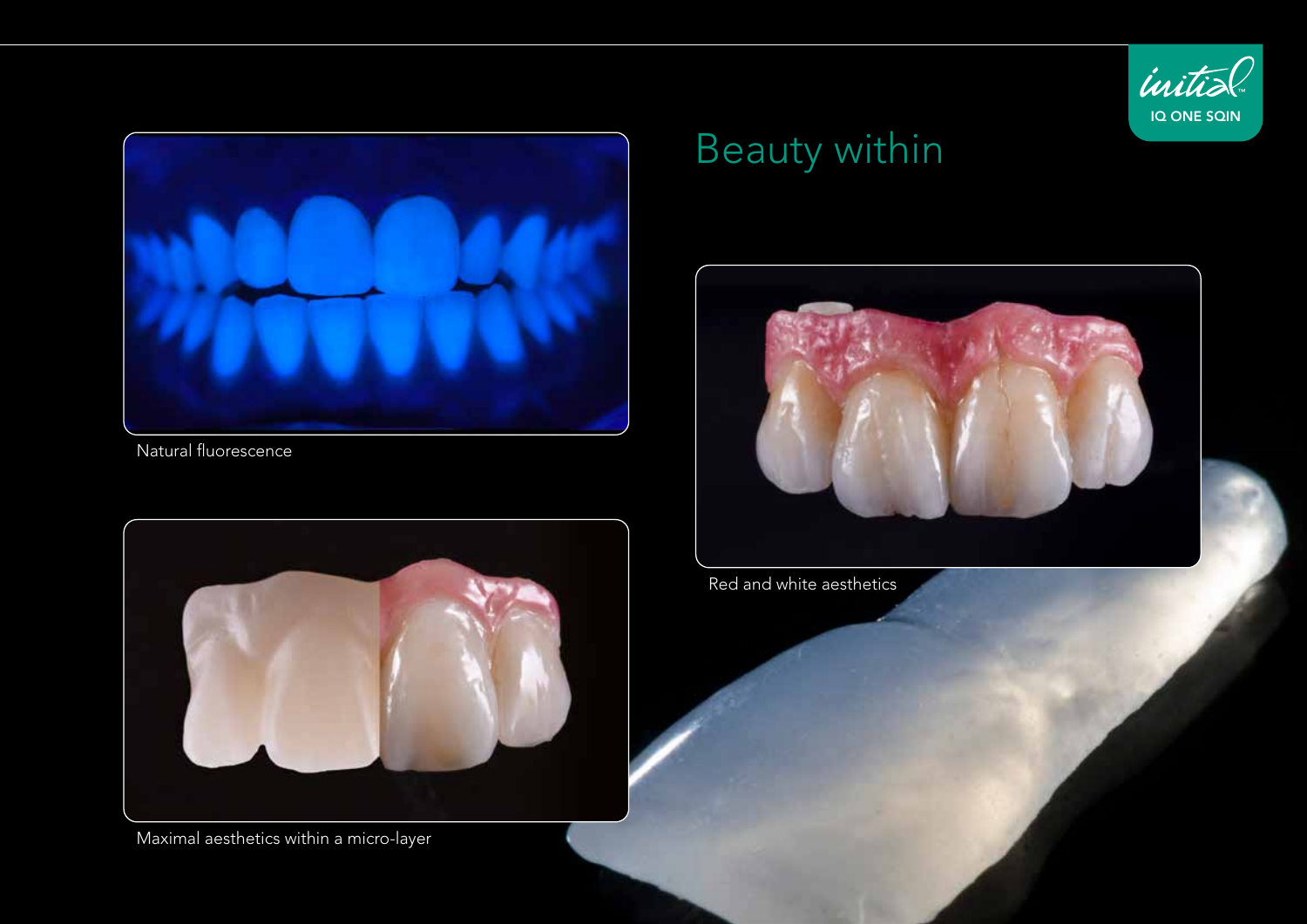# Easy and time-saving



Create form and fine texture in the wet stage. No changes after firing.



Initial IQ Lustre Pastes ONE also serve as connection firing.



Self-glazing properties. Get a beautiful glazed finish in one single firing.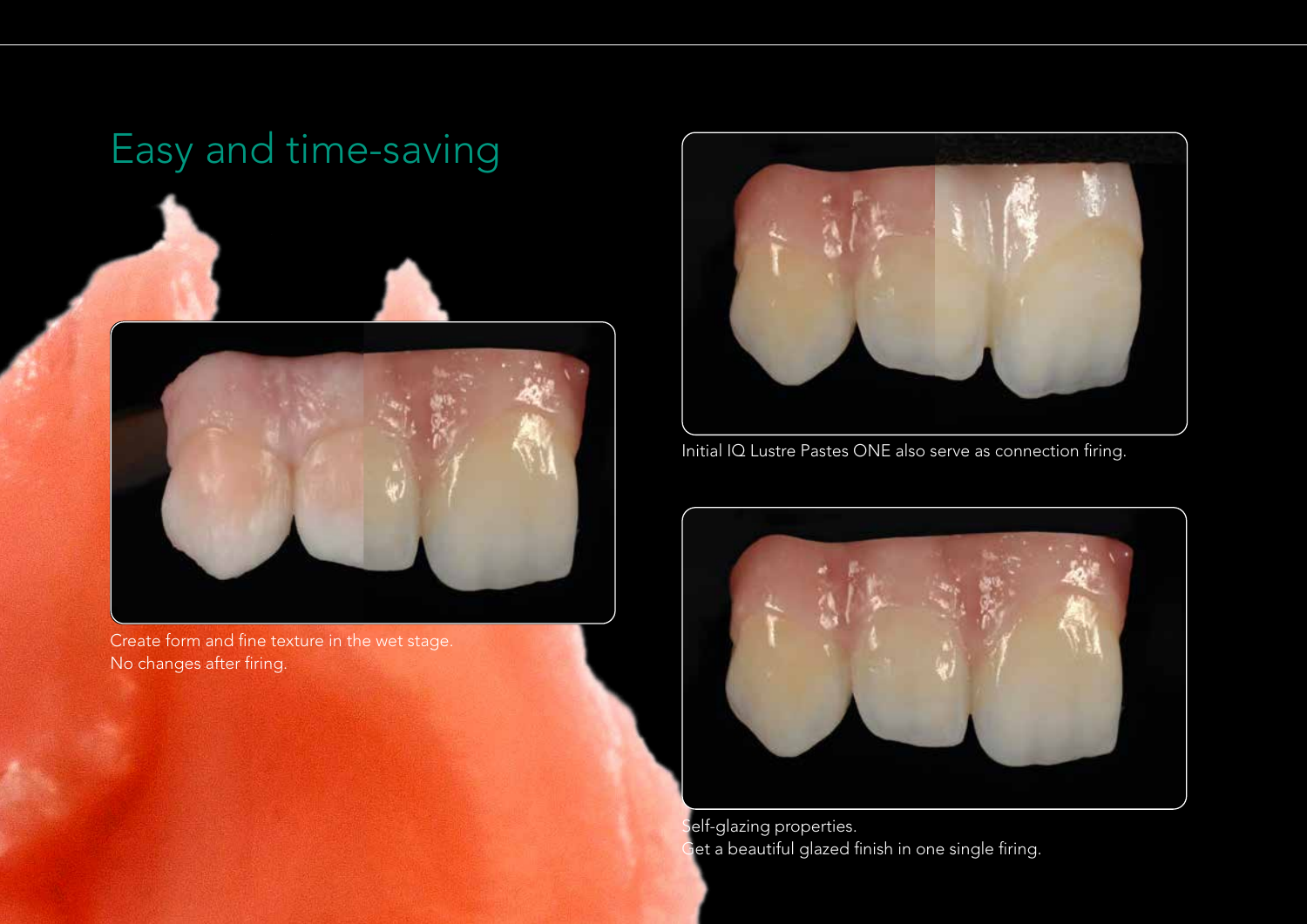

# **Practical**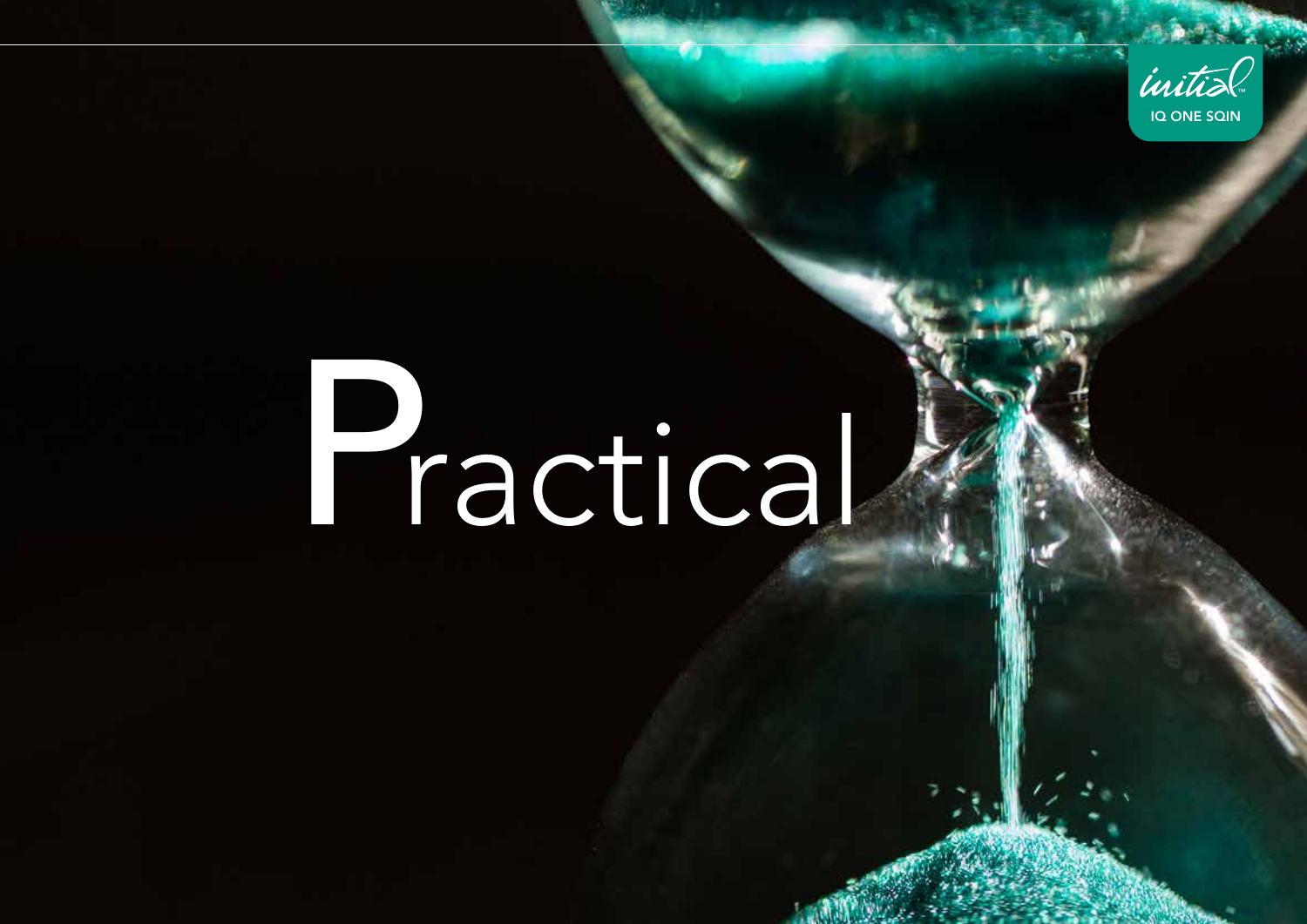# ersatile

J

L

r.

L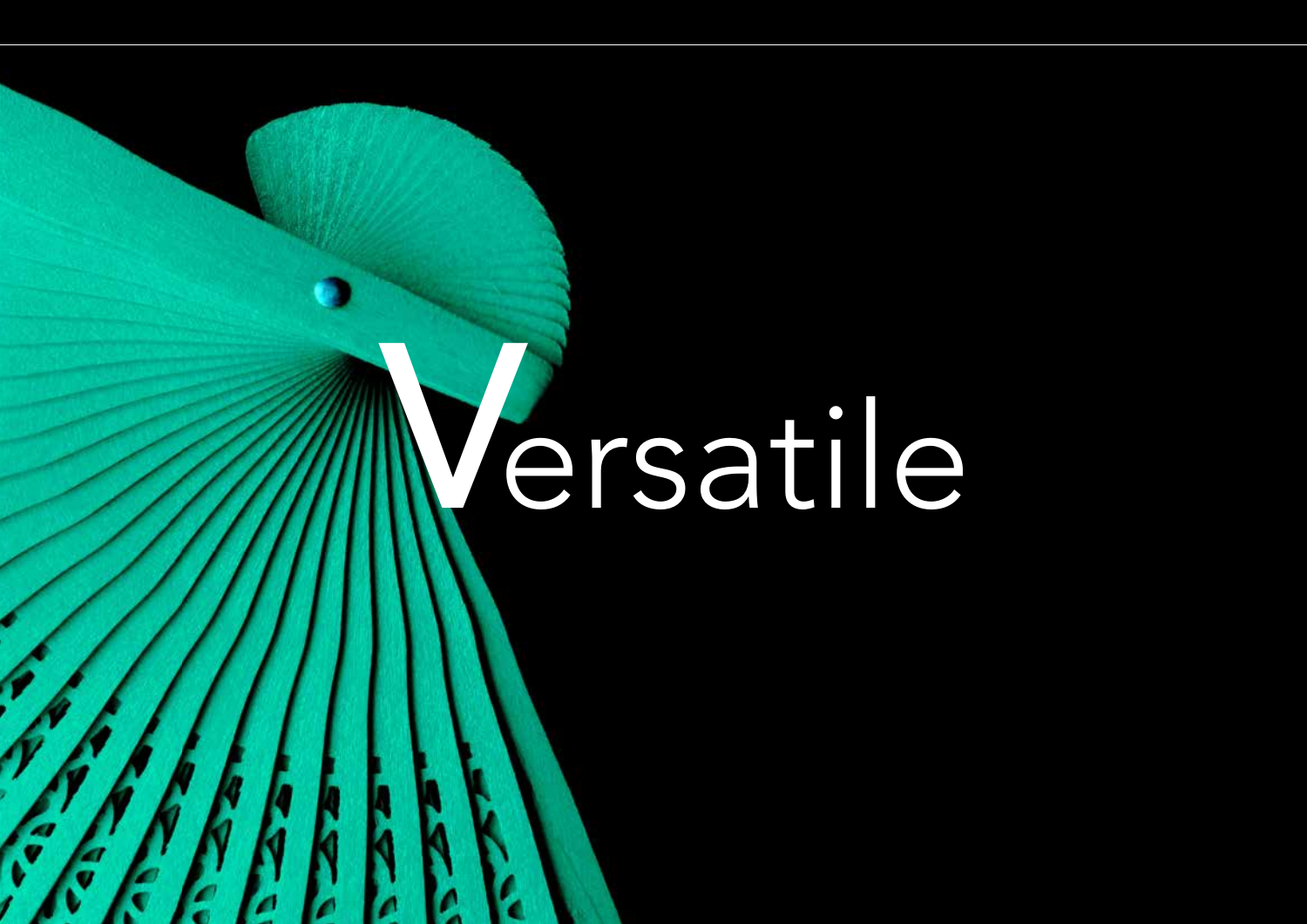

## One system ...



… for all your Zr and LDS full ceramic realizations



… for micro-layering as well as painting techniques



... for anterior and posterior restorations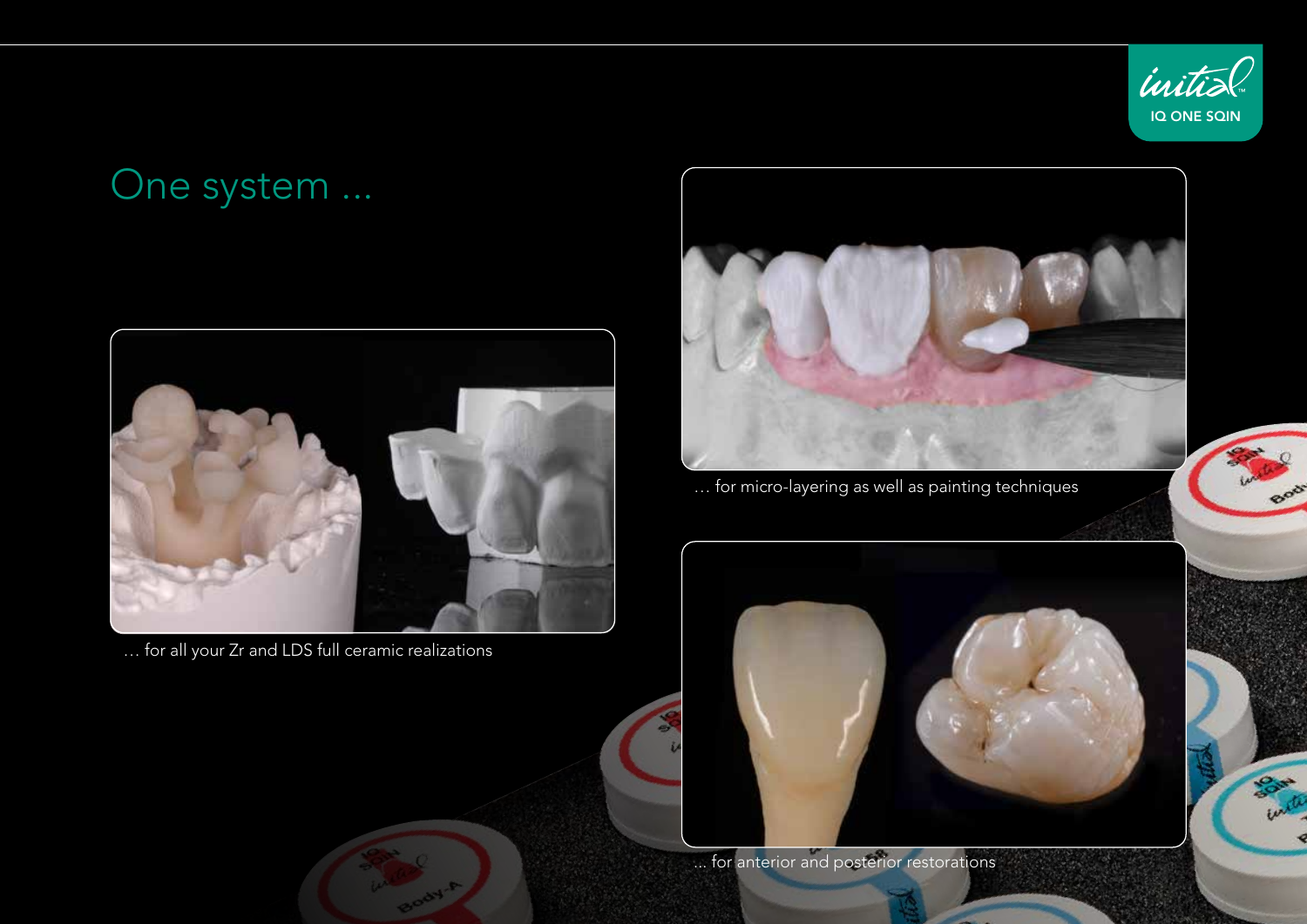ONE SQIN System Set to easily achieve high aesthetic results, comparable to conventionally layered restorations but with a significant time gain containing a selection of the major ceramic components.



### GC Initial IQ ONE SQIN SYSTEM SET

10x SPS Stain (SPS-1 / 2 / 7 / 8 / 13 /14 / 17 / 18 / 19 / 20), 3g 1x SPS Glaze Fluo (GL-FLUO), 10g 1x SPS Glaze Liquid, 25ml 2x IQ LP ONE Lustre Paste Neutral (L-N / L-NFL), 4g 4x IQ LP ONE Lustre Body Shade (L-A / B / C / D), 4g 6x IQ LP ONE Enamel Effect Shade (L-3 / 6 / 8 / 9/ 10 / OP), 4g 1x IQ LP ONE/NF Diluting Liquid, 8ml 1x IQ LP ONE/NF Refresh Liquid, 8ml 5x IQ SQIN Powder Dentin (Body A / B / C / D / BL-D), 10g 5x IQ SQIN Powder Enamel (E-57 / 58 / 59 / 60 / BL-E), 10g 1x IQ SQIN Powder Translucent Opal Booster (TO), 10g 3x IQ SQIN Powder GUM (light, dark, neutral), 10g 1x IQ SQIN Form & Texture Liquid, 25ml 1x IQ LP ONE Mixing Dish 1x IQ LP ONE Brush 00 1x IQ LP ONE Brush 2 1x IQ LP ONE Plastic Cover 1x IQ ONE SQIN Technical Manual 1x IQ LP ONE Colour Chart 1x SPS Colour Chart



### GC Initial IQ SQIN SHADES SET

5x IQ SQIN Powder Dentin (Body A / B / C / D / BL-D), 10g 5x IQ SQIN Powder Enamel (E-57 / 58 / 59 / 60 / BL-E), 10g 1x IQ SQIN Powder Translucent Opal Booster (TO), 10g 3x IQ SQIN Powder GUM (light, dark, neutral), 10g 1x IQ SQIN Form & Texture Liquid, 25ml 1x IQ SQIN Technical Manual

### GC Initial IQ Lustre Pastes ONE - V-SHADES SET

2x IQ LP ONE Lustre Paste Neutral (L-N / L-NFL), 4g 4x IO LP ONE Lustre Body Shade (L-A / B / C / D), 4g 10x IQ LP ONE Enamel Effect Shade (L-1 / L-2 / L-3 / L-4 / L-5 / L-6 / L-7 / L-8 / L-9 / L-10), 4g 1x IQ LP ONE Enamel Effect Opal (L-OP), 4g 1x IQ LP ONE Enamel Effect Value (L-V), 4g 1x IQ LP ONE/NF Diluting Liquid, 8ml 1x IQ LP ONE/NF Refreshing Liquid, 8ml 1x IQ LP ONE Mixing dish 1x IQ LP ONE Brush 00 1x IQ LP ONE Brush 2 1x IQ LP ONE Colour Chart 1x IQ LP ONE Technical Manual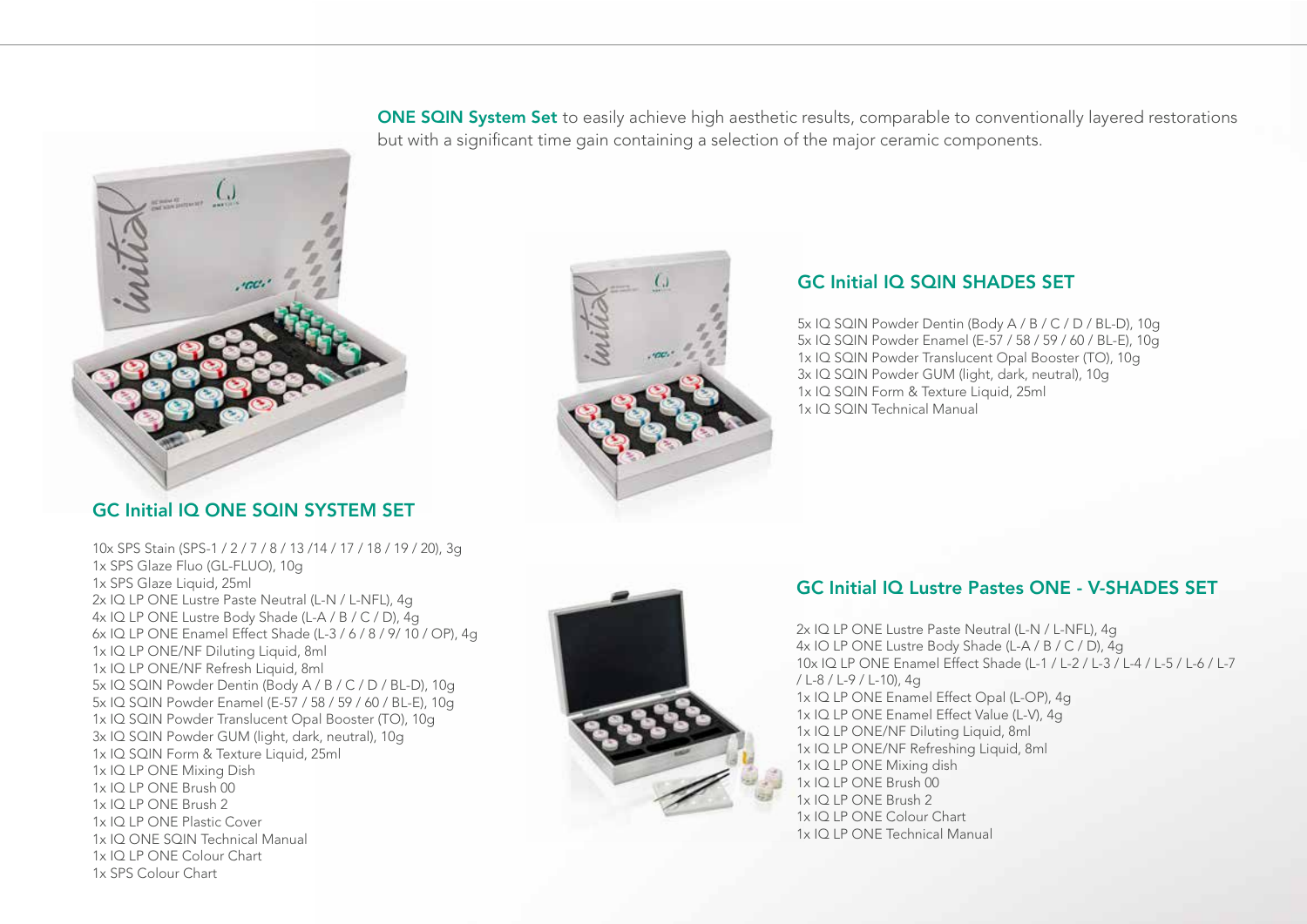# 3D

### ONE SQIN technique - for all your zirconia and lithium disilicate restorations

- $\checkmark$  Create form and fine texture details in the wet stage No changes after firing.
- $\checkmark$  Self-glazing properties Get a beautiful glazed finish in one single firing.
- $\checkmark$  Optimal fluorescence level Ensures the look of natural teeth under all light circumstances.
- $\checkmark$  Maximal aesthetics within a micro-layer.

Photo courtesy:

ZTM Michael Brüsch (Germany): p7 (middle and right image); p9 (middle right and bottom right image); p13 (left side of middle left, upper right and right side of bottom right image) MDT Leonardo Cavallo (Italy): p7 (left image); p9 (upper left image) MDT Patric Freudenthal (Sweden): p13 (right side of middle left image) ZTM Stefan Roozen (Austria): p6 and p10; p13 (left side of bottom right image)

**IQ ONE SQIN** 

initial